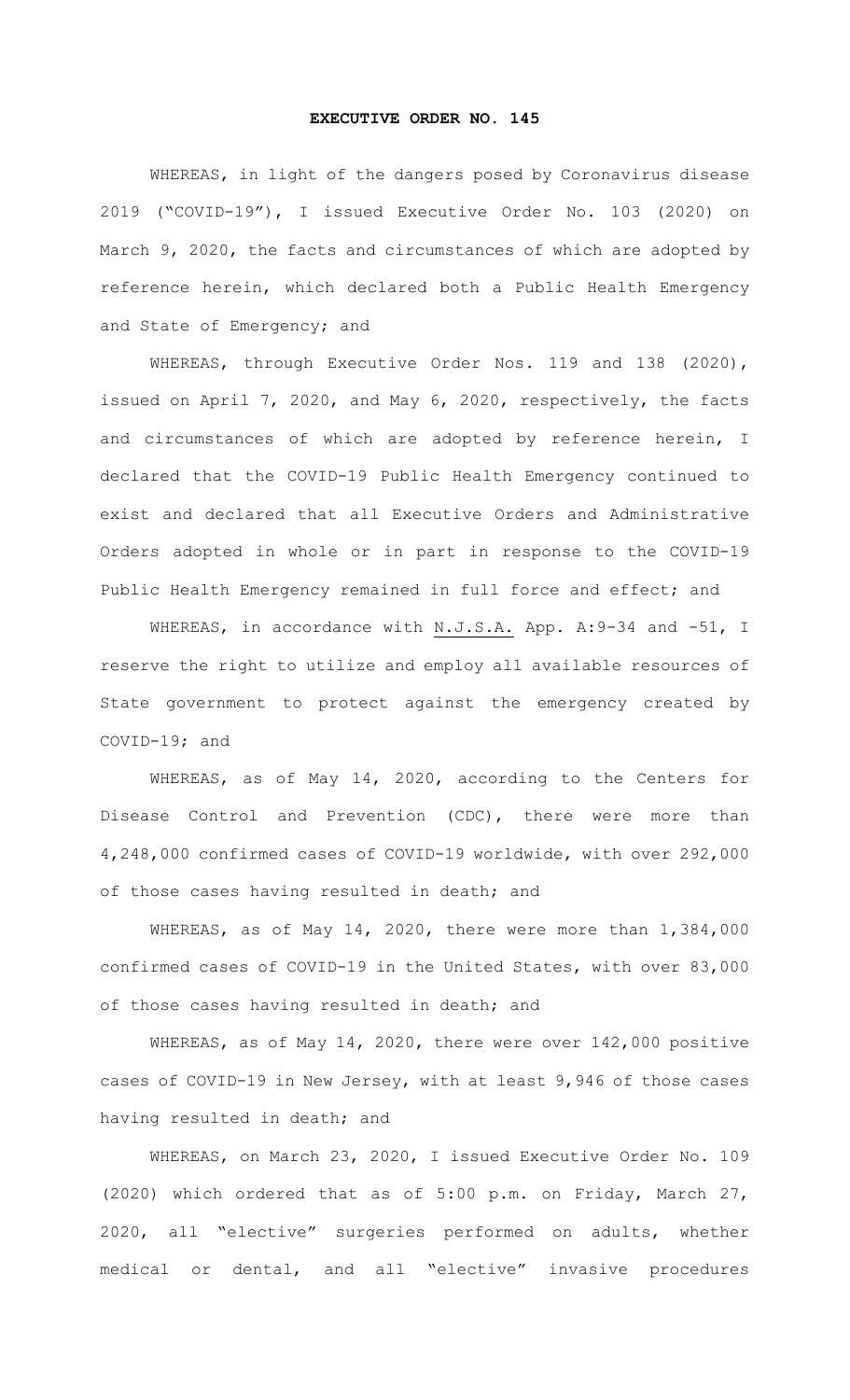performed on adults, whether medical or dental, would be suspended in New Jersey; and

WHEREAS, an "elective" surgery or invasive procedure was defined as any surgery or invasive procedure that can be delayed without undue risk to the current or future health of the patient as determined by the patient's treating physician or dentist; and

WHEREAS, this step was necessary at the time because hospitalizations, intensive care unit admissions, and ventilator usage were rapidly spiking, and these surgeries and procedures, whether undertaken in a hospital, ambulatory surgery center or provider office, necessarily draw upon the skill and time of critical health care professionals and involve the use of equipment and supplies that may be needed to treat those who are critically ill; and

WHEREAS, the suspension of these surgeries and procedures preserved the capacity of our health care system to deal with the surge of COVID-19 cases, which reached its maximum impact on the health care system in the middle of April; and

WHEREAS, over the last month, because of the social distancing measures that have been put in place, the rates of confirmed COVID-19 spread have decreased drastically; and

WHEREAS, on April 4, the three-day average of new confirmed positive COVID-19 cases peaked at 4,064 cases, while by May 11, this three-day average had fallen to 1,572 new cases – a 61 percent decrease; and

WHEREAS, the decreased rates of confirmed spread of COVID-19 resulted in fewer individuals seeking COVID-19-related emergency medical care; and

2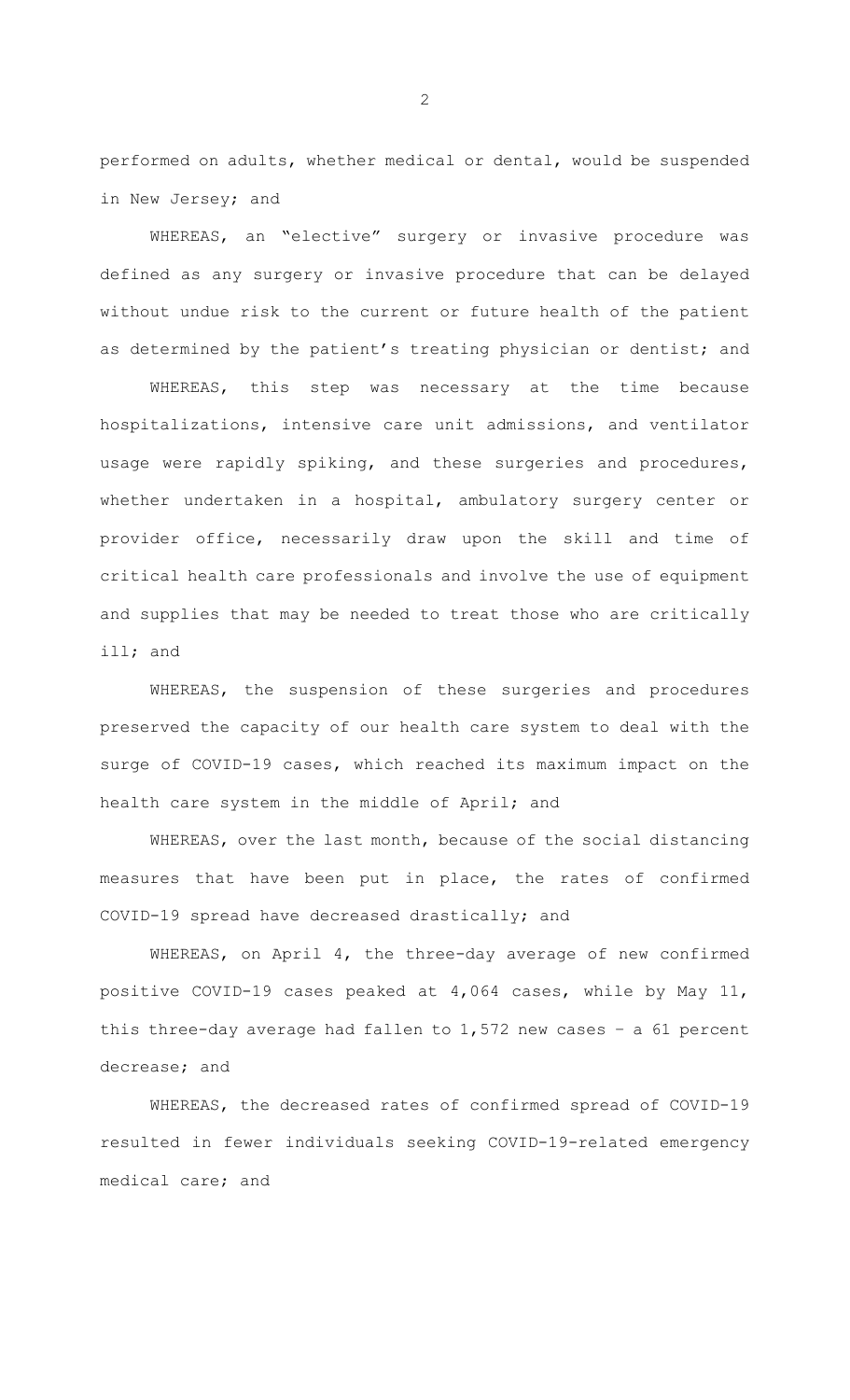WHEREAS, on April 10, the three-day average of new COVID-19 hospitalizations peaked at 869 new patient hospitalizations, while by May 11, this three-day average had fallen to 250 new patient hospitalizations – a 71 percent decrease; and

WHEREAS, the decrease in new admissions to hospitals and the number of patients who have recoveries enabling them to leave the hospital has resulted in an overall decrease in the number of COVID-19 patients in hospitals; and

WHEREAS, on April 15, the three-day average of patients in hospitals confirmed or suspected to have COVID-19 peaked at 8,226 patients, while by May 11, this three-day average had fallen to 4,277 patients – a 48 percent decrease; and

WHEREAS, on April 15, the three-day average of patients confirmed or suspected to have COVID-19 receiving intensive or critical care peaked at 2,015 patients, while by May 11, this three-day average had fallen to 1,300 patients – a 36 percent decrease; and

WHEREAS, on April 15, the three-day average of patients confirmed or suspected to have COVID-19 on a ventilator peaked at 1,659 patients, while by May 11, this three-day average had fallen to 982 patients – a 41 percent decrease; and

WHEREAS, elective surgeries or invasive procedures, which by definition do not have to happen immediately, may still be necessary for patients' health; and

WHEREAS, the decreasing burden on our health care system from COVID-19 means that elective surgeries or invasive procedures can be reasonably resumed, subject to limitations and precautions that would not be necessary but for the continued effects of the COVID-19 pandemic; and

3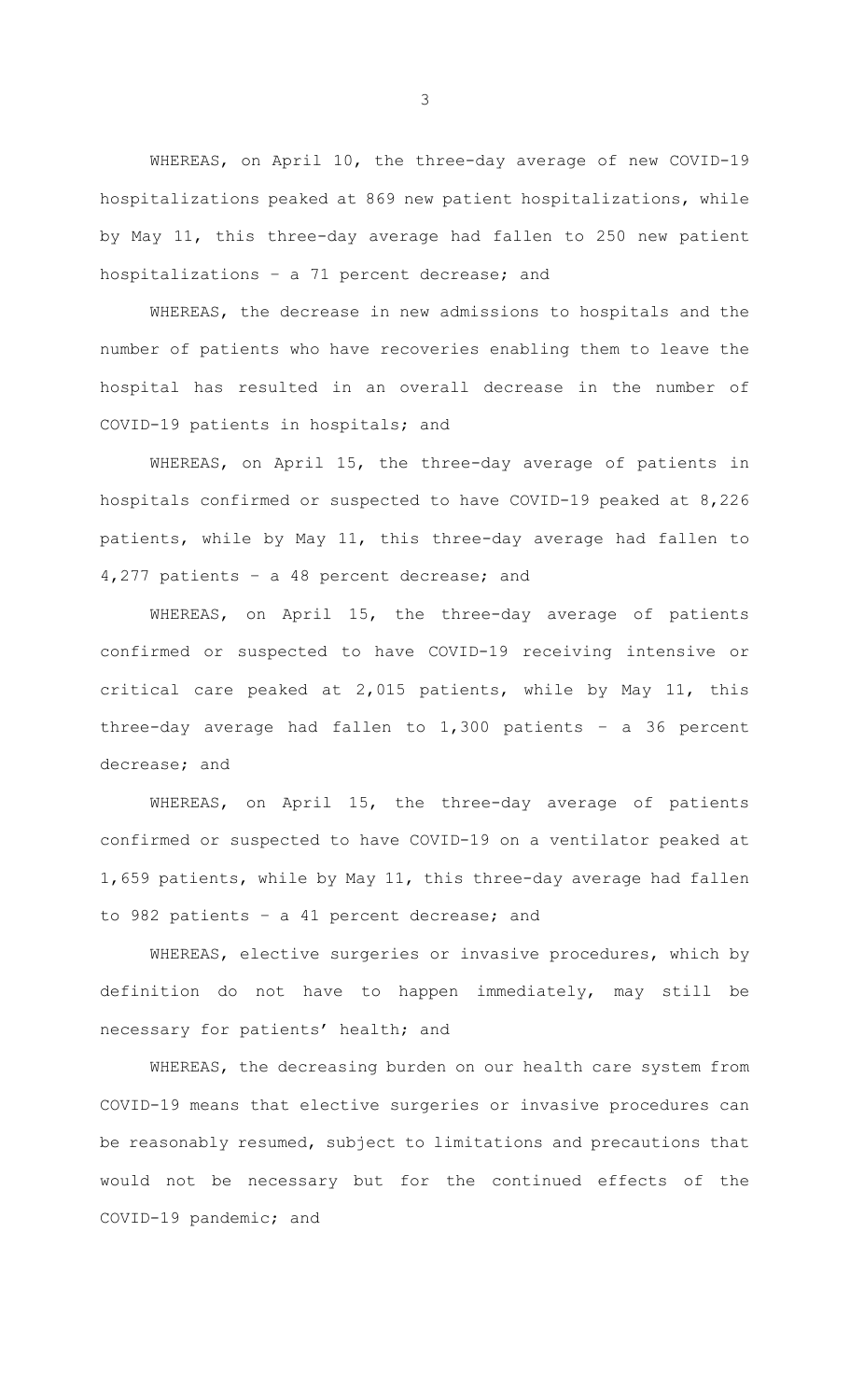WHEREAS, the Constitution and statutes of the State of New Jersey, particularly the provisions of N.J.S.A. 26:13-1 et seq., N.J.S.A. App. A: 9-33 et seq., N.J.S.A. 38A:3-6.1, and N.J.S.A. 38A:2-4 and all amendments and supplements thereto, confer upon the Governor of the State of New Jersey certain emergency powers, which I have invoked;

NOW, THEREFORE, I, PHILIP D. MURPHY, Governor of the State of New Jersey, by virtue of the authority vested in me by the Constitution and by the Statutes of this State, do hereby ORDER and DIRECT:

1. Beginning at 5:00 a.m. on Tuesday, May 26, 2020, the suspension on elective surgeries and invasive procedures instituted in Executive Order No. 109 (2020) is rescinded.

2. Elective surgeries and invasive procedures, as defined by Executive Order No. 109 (2020), may proceed at health care facilities, subject to limitations and precautions set forth in policies, which may include but are not limited to Executive Directives, to be issued by the Department of Health, in consultation with the Division of Consumer Affairs, by Monday, May 18, 2020. The policies to be issued by the Department of Health will address relevant considerations, such as the following:

- a. Which types of facilities can resume these procedures;
- b. Which specific facilities are eligible to resume these procedures, based upon their current or potential capacity;
- c. Whether facilities will be required to prioritize certain procedures, and if so, what considerations should guide these decisions;

4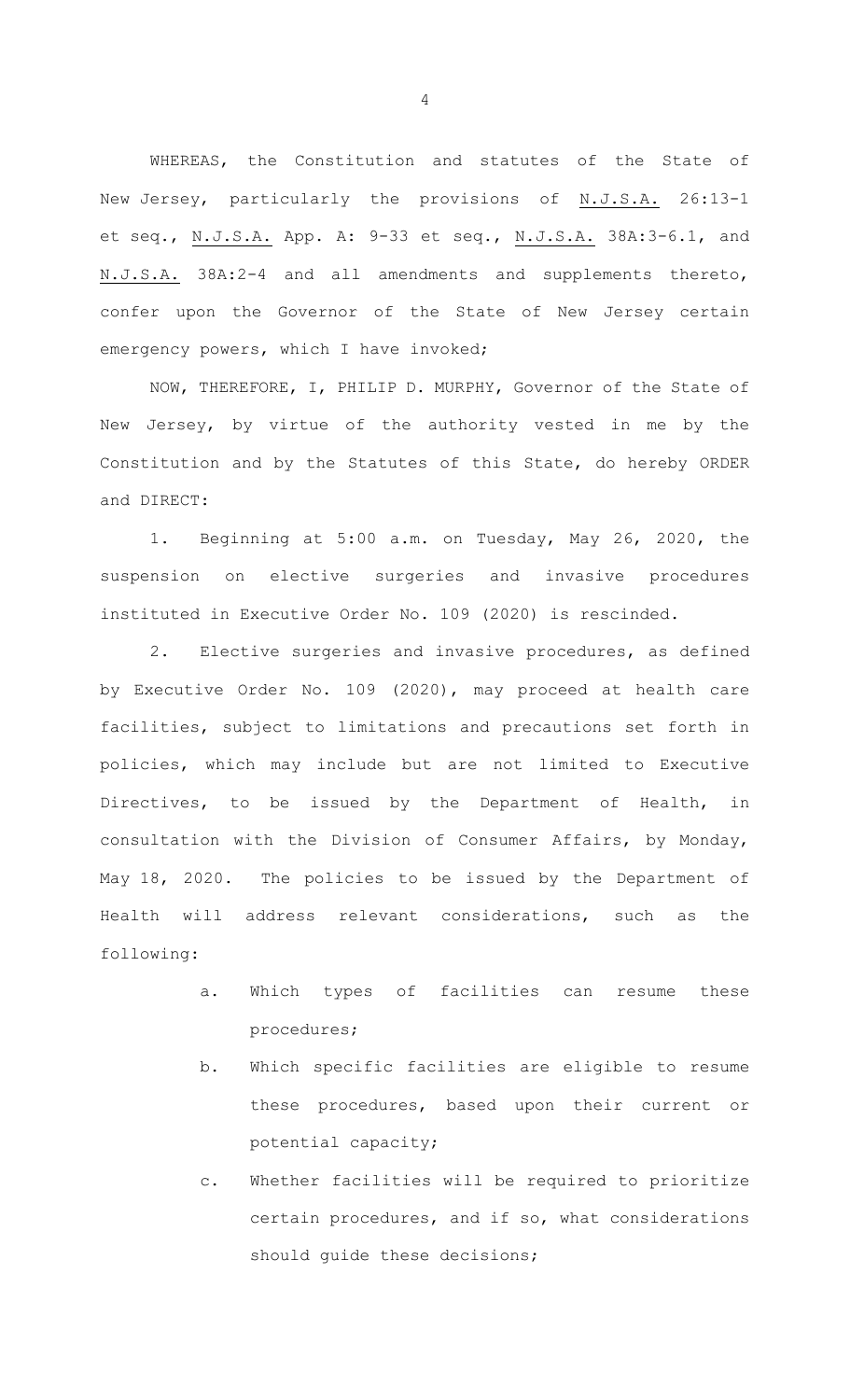- d. Personal Protective Equipment requirements for facilities that resume these procedures;
- e. Staffing requirements for facilities that resume these procedures;
- f. Whether facilities should cohort COVID-19 and non-COVID-19 patients;
- g. Requirements for patients seeking these procedures to undergo testing, self-quarantine, or other preventive measures, as applicable;
- h. Policies surrounding visitors;
- i. Policies surrounding discharge of patients after the procedures are completed; and
- j. Reporting metrics regarding the resumption of these procedures.

3. Elective surgeries and invasive procedures, as defined by Executive Order No. 109 (2020), performed by licensed health care providers practicing in outpatient settings not licensed by the Department of Health (e.g., health care professional offices, clinics, and urgent care centers) may proceed, subject to limitations and precautions set forth in policies, which may include but are not limited to rules and administrative orders, to be issued by the Division of Consumer Affairs, in consultation with the Department of Health, by Monday, May 18, 2020. The policies to be issued by the Division of Consumer Affairs will address relevant considerations, such as the following:

- a. The categories of licensed health care providers who may resume these procedures;
- b. Whether licensed health care providers in outpatient settings will be required to prioritize certain procedures, and if so, what considerations should guide these decisions;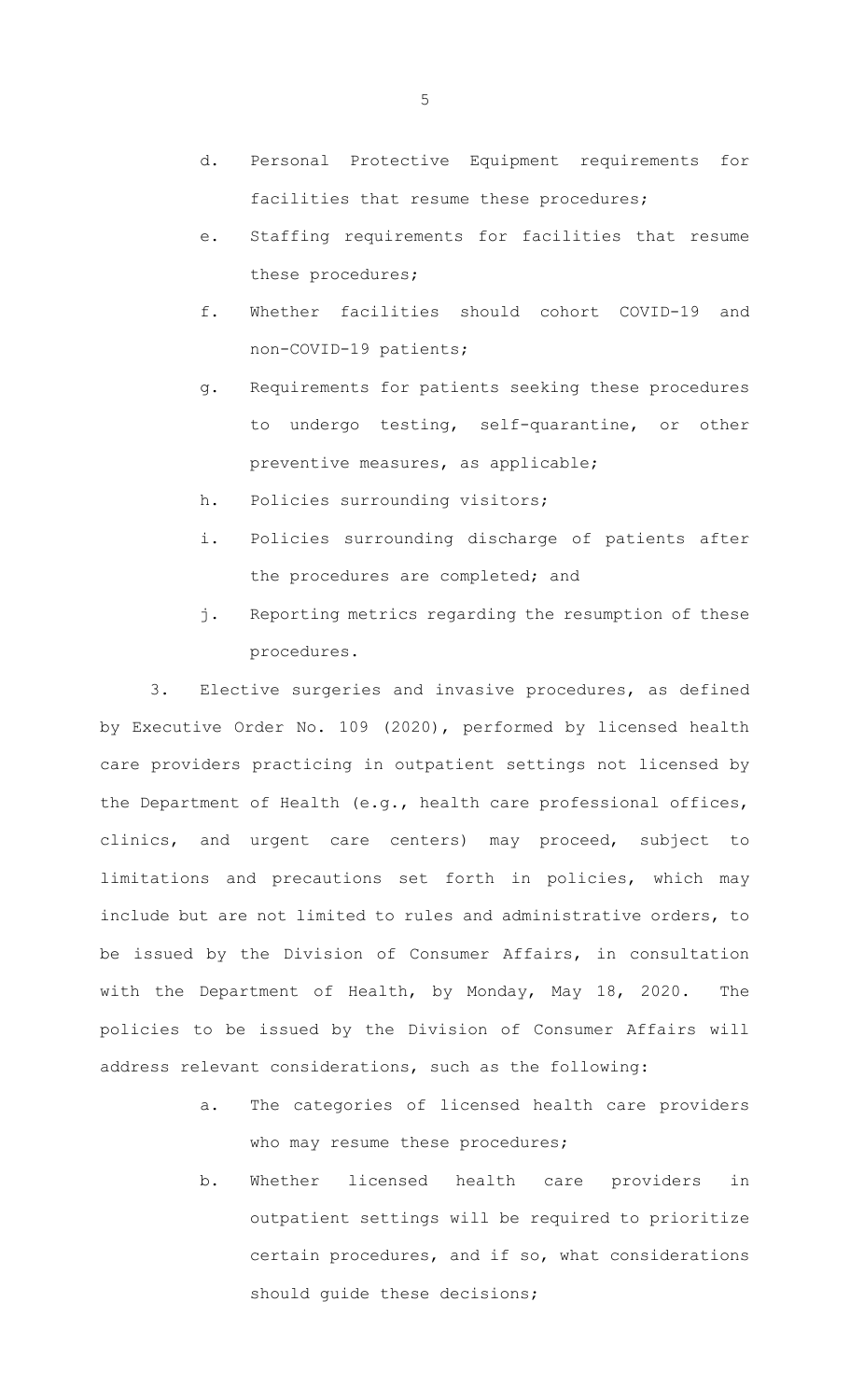- c. Personal Protective Equipment requirements for outpatient settings where such procedures are resumed;
- d. Staffing requirements for outpatient settings where such procedures are resumed;
- e. How licensed health care providers and outpatient settings can minimize person-to-person contact and facilitate social distancing;
- f. Requirements for patients seeking these procedures to undergo testing, self-quarantine, or other preventive measures, as applicable;
- g. Policies surrounding companions;
- h. Policies surrounding patient follow-up after the procedures are completed; and
- i. Recordkeeping and reporting requirements.

4. The Department of Health and/or the Division of Consumer Affairs may issue supplemental or amended policies concerning elective surgeries and elective invasive procedures on or after Monday, May 18, 2020, which shall be similarly enforceable, or rescind such policies at a later date.

5. Any actions taken by the Commissioner of the Department of Health and/or the Director of the Division of Consumer Affairs pursuant to this Order shall not be subject to the requirements of the Administrative Procedure Act, N.J.S.A. 52:14B-1 et seq.

6. It shall be the duty of every person or entity in this State or doing business in this State and of the members of the governing body and every official, employee, or agent of every political subdivision in this State and of each member of all other governmental bodies, agencies, and authorities in this State of any nature whatsoever, to cooperate fully in all matters concerning this Order.